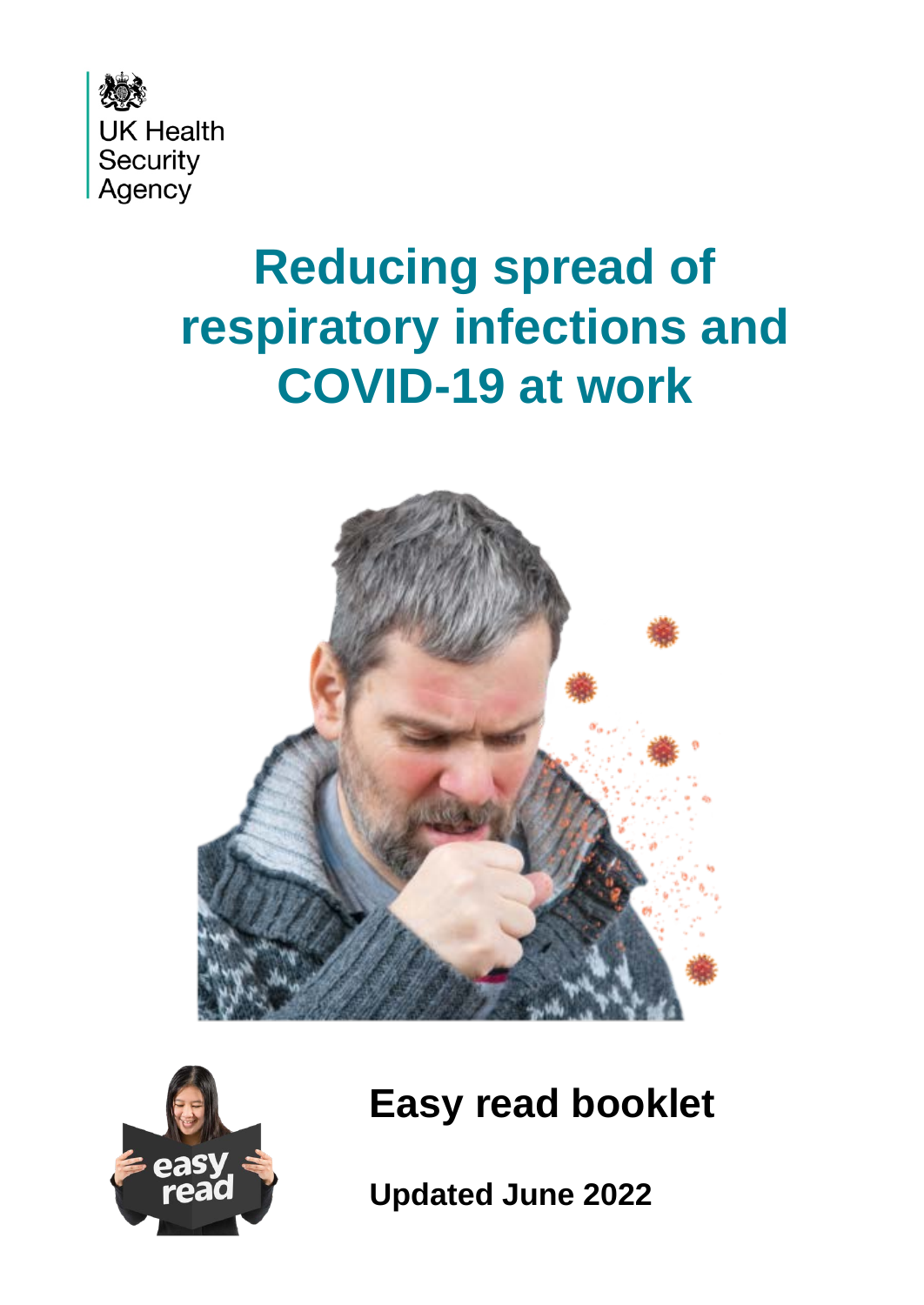# **What is in this booklet**

| Page 3 | Who we are and what we do                                        |
|--------|------------------------------------------------------------------|
| Page 4 | Who this information is for                                      |
| Page 5 | <b>Symptoms to look out for</b>                                  |
| Page 6 | What to do if staff have symptoms<br>of a respiratory infection  |
| Page 7 | Getting vaccinated and letting fresh<br>air in                   |
| Page 8 | Keeping the workplace clean                                      |
| Page 9 | Looking after staff who may get very<br><b>ill from COVID-19</b> |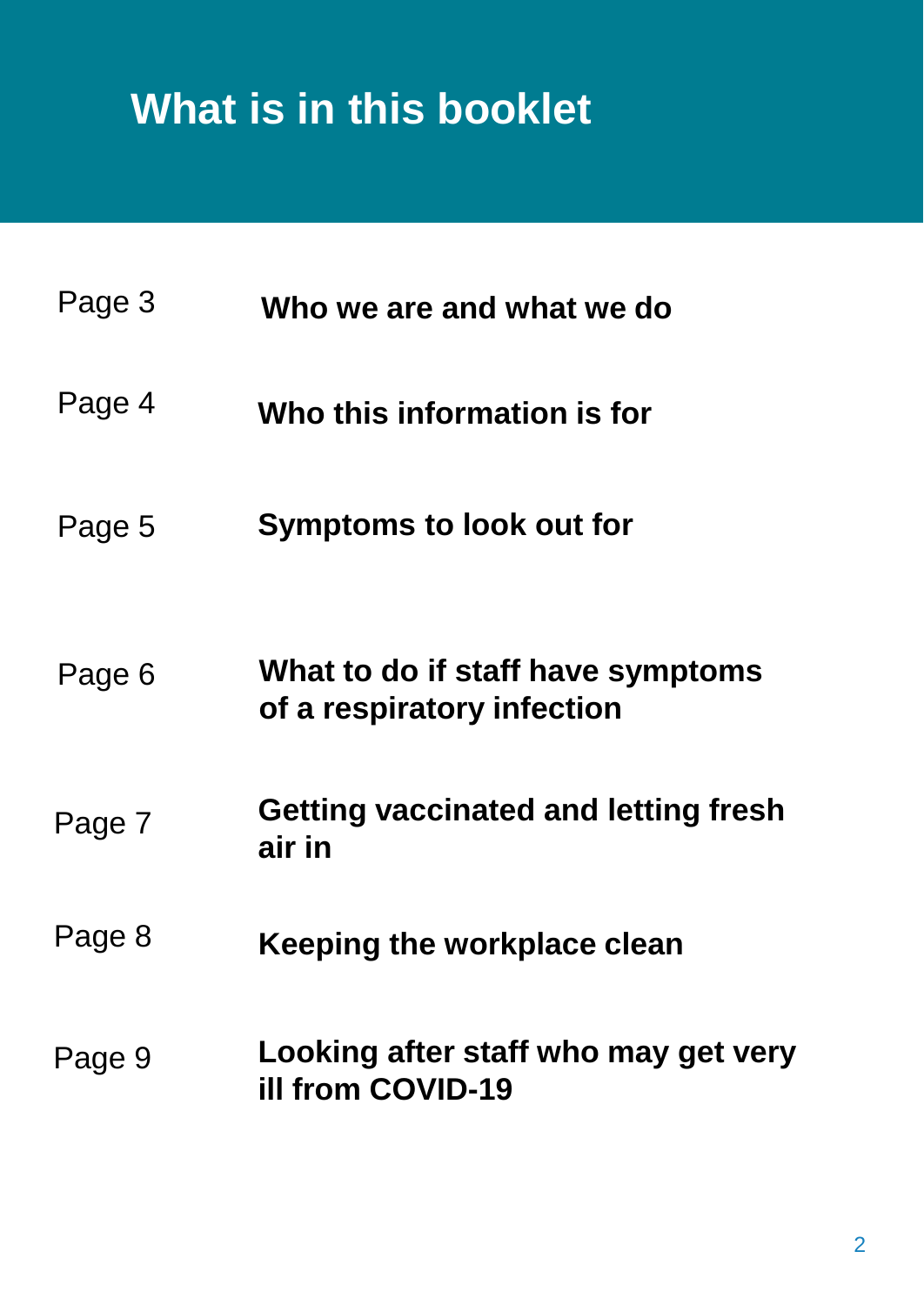#### **Who we and what we do**



We are the **UK Heath Security Agency**.

We help to keep people safe from things that could be bad for their health like infections.



We want people to live safely with COVID-19 and for you to keep yourself healthy.



There are things we can all do to stop people catching COVID-19 and passing it on to others.



These actions will also help to stop people catching other infections like flu. Infections can make some people very ill.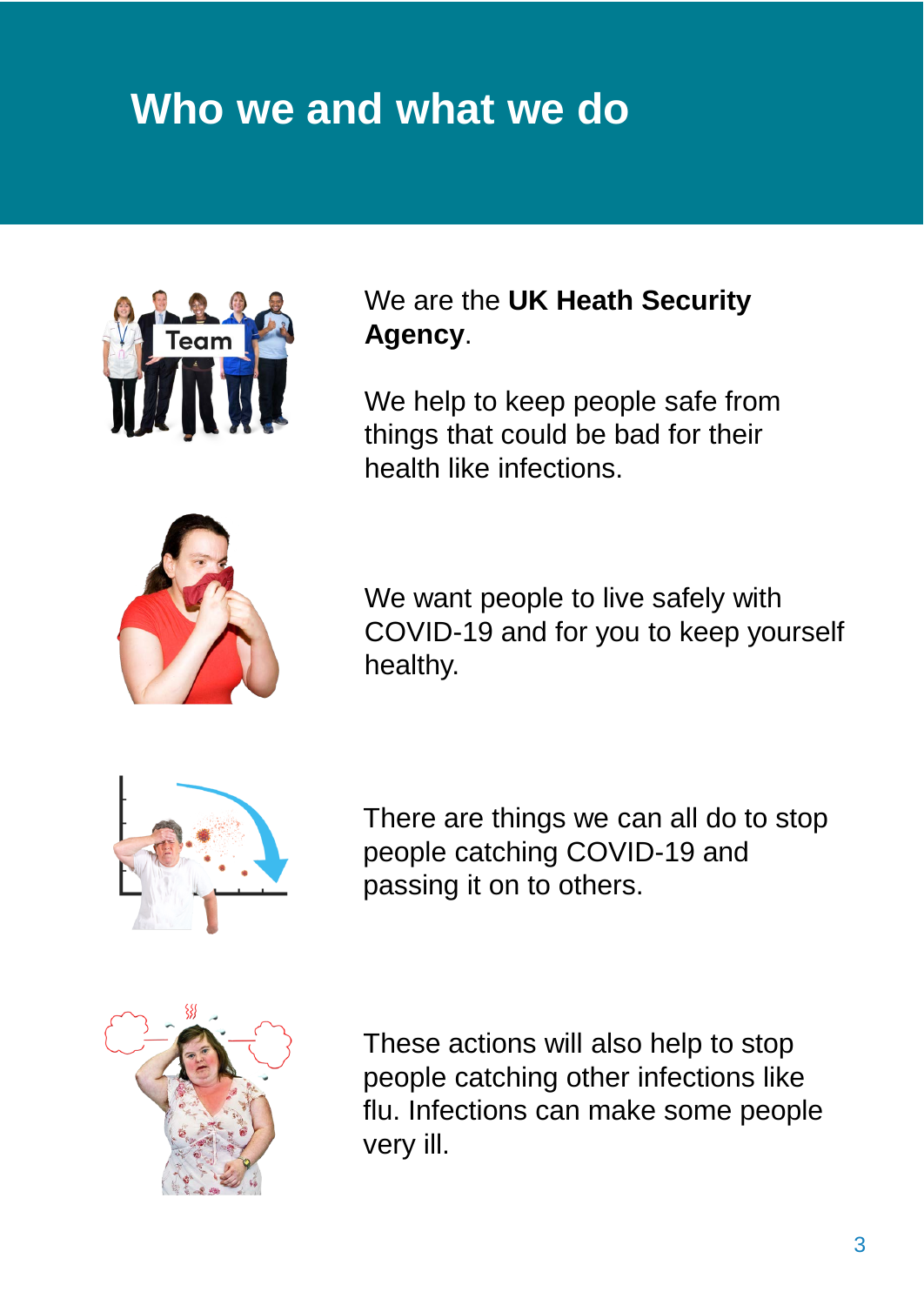# **Who this information is for**



This booklet is for people who:

- employ other people
- manage staff and volunteers
- manage a workplace or organisation





Stopping the spread of infection is important if there are people in the workplace who may get more unwell from COVID-19 than others.



We don't know who will get more ill than someone else. So it's important that employers still follow health and safety guidance around COVID-19.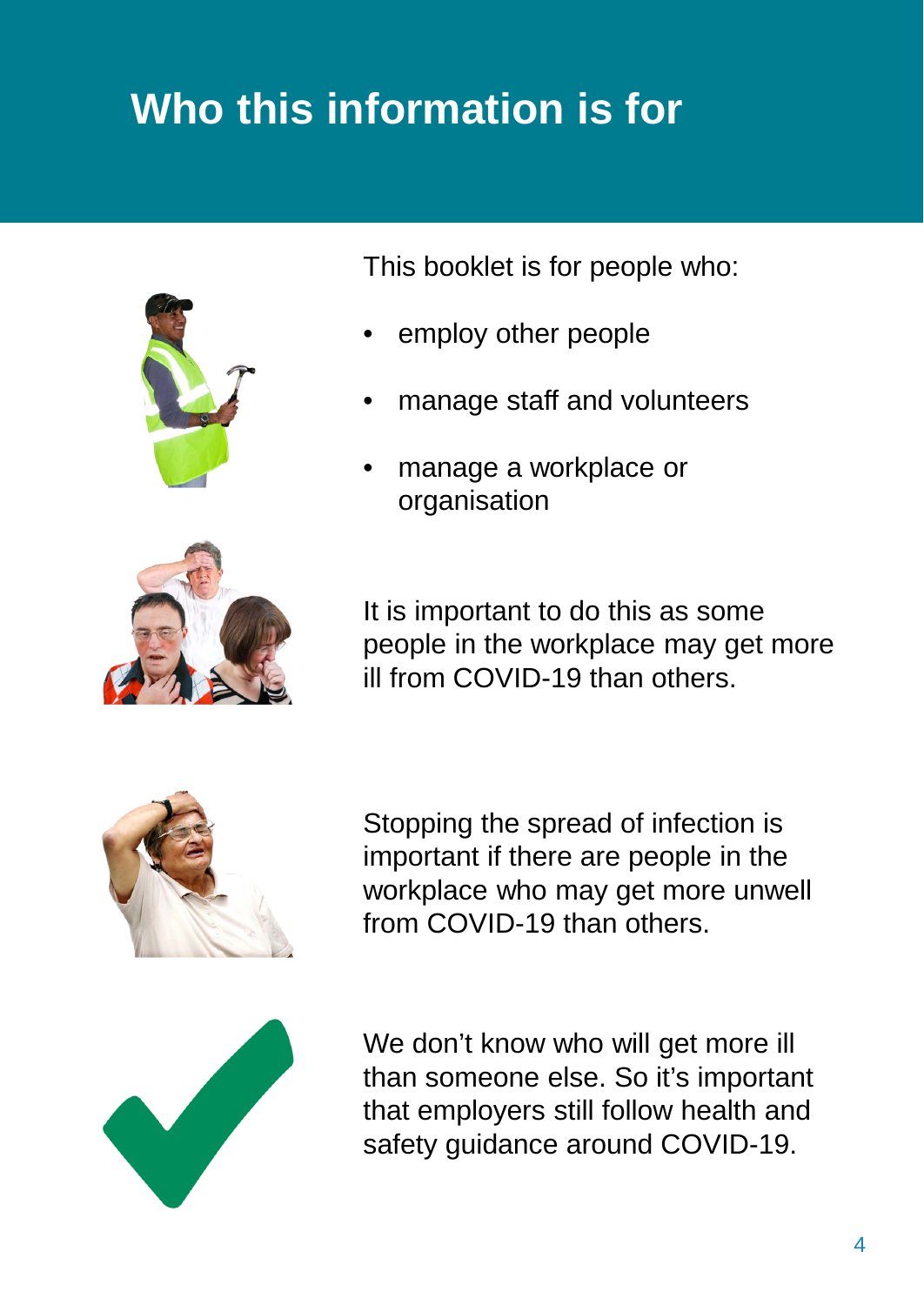### **Symptoms to look out for**







Respiratory infections are easy to catch from other people. **Symptoms** staff should look out for are:

- coughing
- a high temperature, fever or chills
- losing or a change in taste or smell
- finding it hard to breathe
- feeling very tired for no reason
- muscle aches or pains for no reason
- not feeling hungry
- a headache that lasts a long time
- sore throat, stuffy or runny nose
- diarrhoea, feeling or being sick

Even if you still have a cough or feel tired, it does not mean you can still pass the infection on to other people.

Read more on the  $N$ HS website.  $5<sub>5</sub>$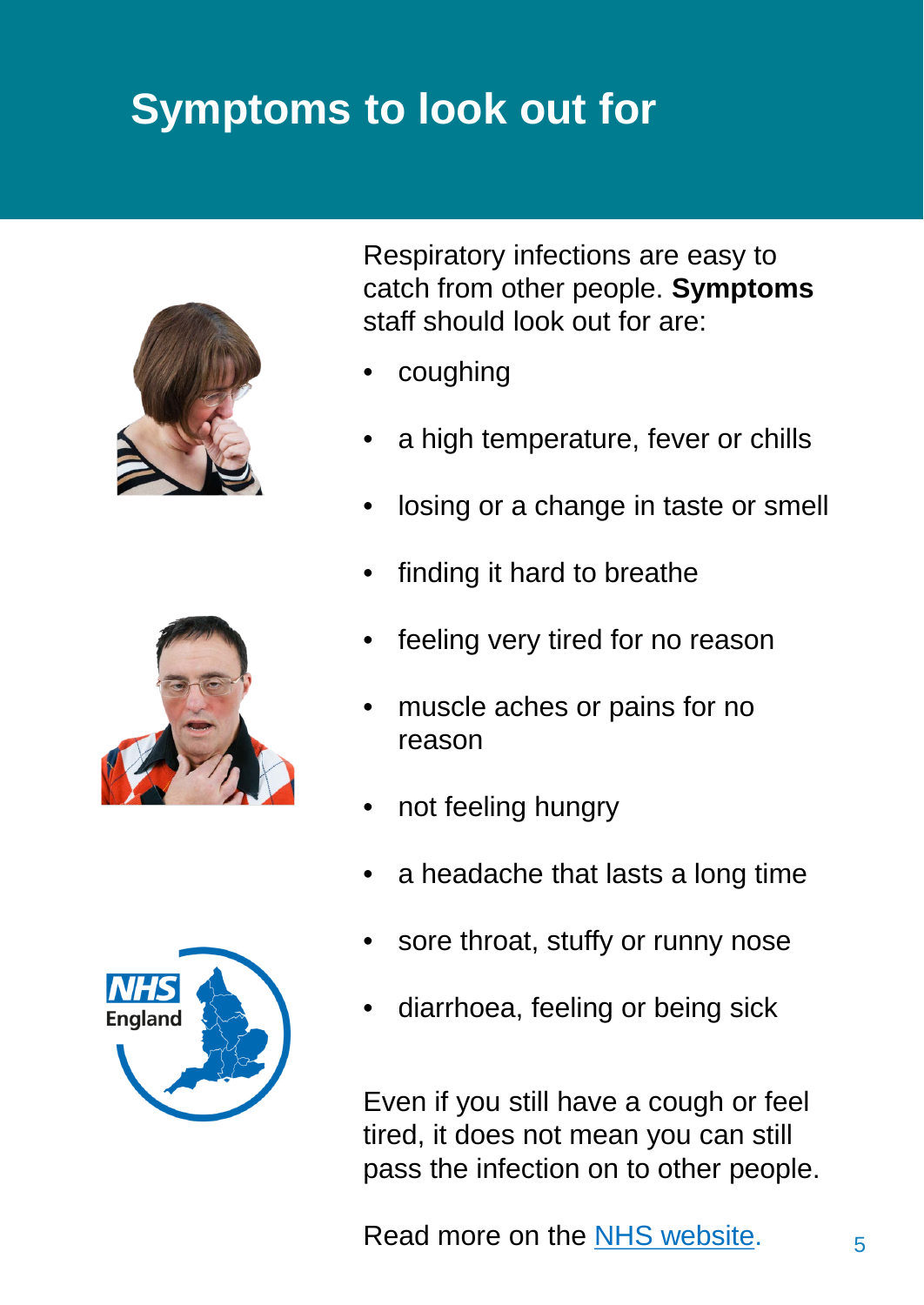#### **What to do if staff have symptoms of a respiratory infection**



If a staff member has symptoms of an illness like COVID-19 they will need to follow **guidance**.



This will tell them what to do to keep themselves and other people safe.



There is guidance for people with [symptoms of a respiratory infection](https://www.gov.uk/guidance/people-with-symptoms-of-a-respiratory-infection-including-covid-19) available.



In line with other rules for employers, they should think about how they can help staff to follow the guidance.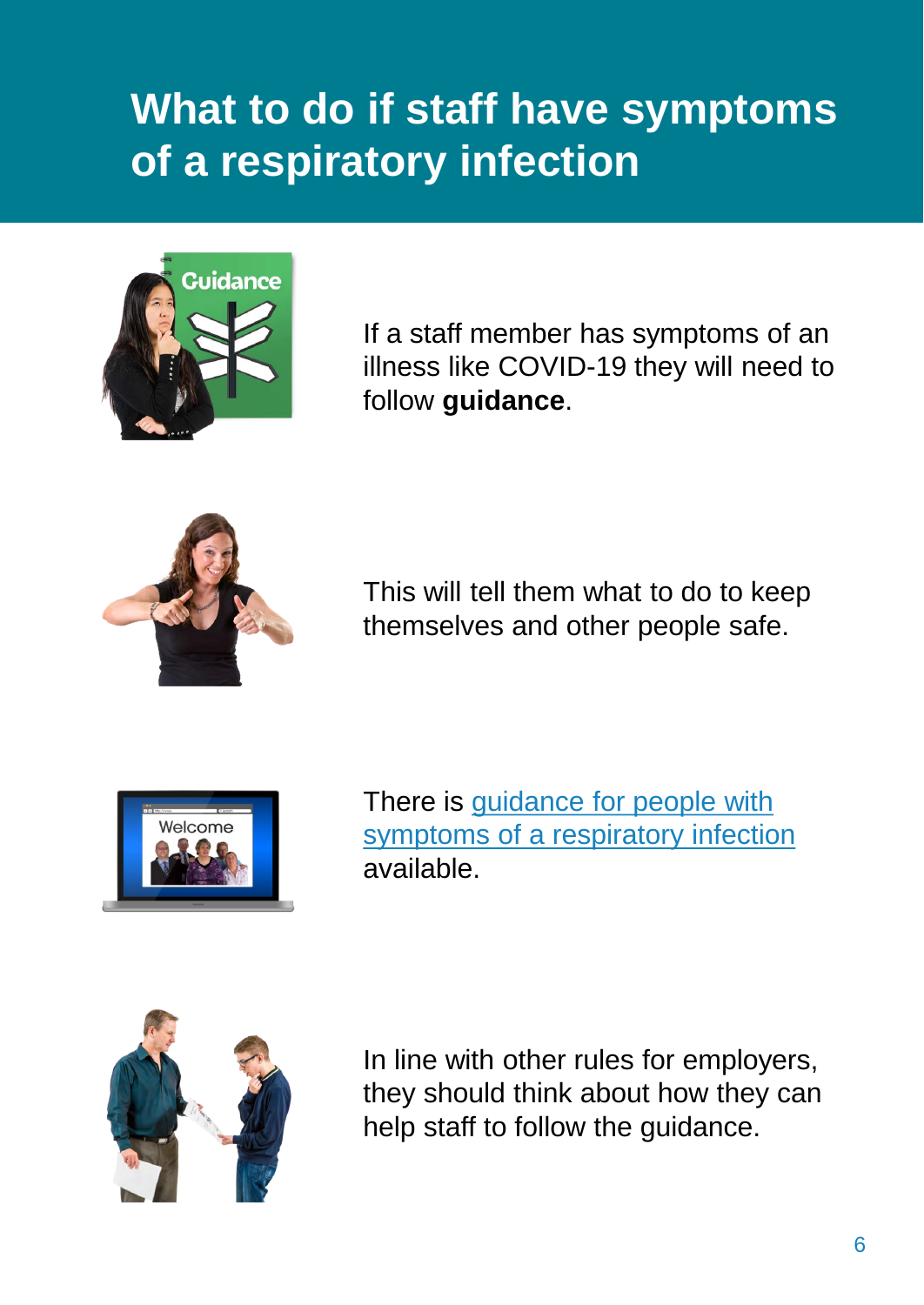## **Getting vaccinated and letting fresh air in**





#### **Getting vaccinated**

**Vaccinations** are very good at keeping people safe from COVID-19, flu and other diseases.

Employers may want to think about how to support their staff in the best way to get vaccinated.

[Please read the COVID-19 vaccination](https://www.gov.uk/government/publications/covid-19-vaccination-guide-for-employers/covid-19-vaccination-guide-for-employers)  guide to find out more.

You can also read guidance on [vaccinations available from the NHS.](https://www.nhs.uk/conditions/vaccinations/nhs-vaccinations-and-when-to-have-them/)





Letting fresh air into a building helps to stop viruses spreading from person to person.

If someone breathes, sneezes or coughs, they can spread a virus through the air.

Read more about how to ventilate a [building and keep fresh air coming in](https://www.hse.gov.uk/ventilation/overview.htm)  at work.

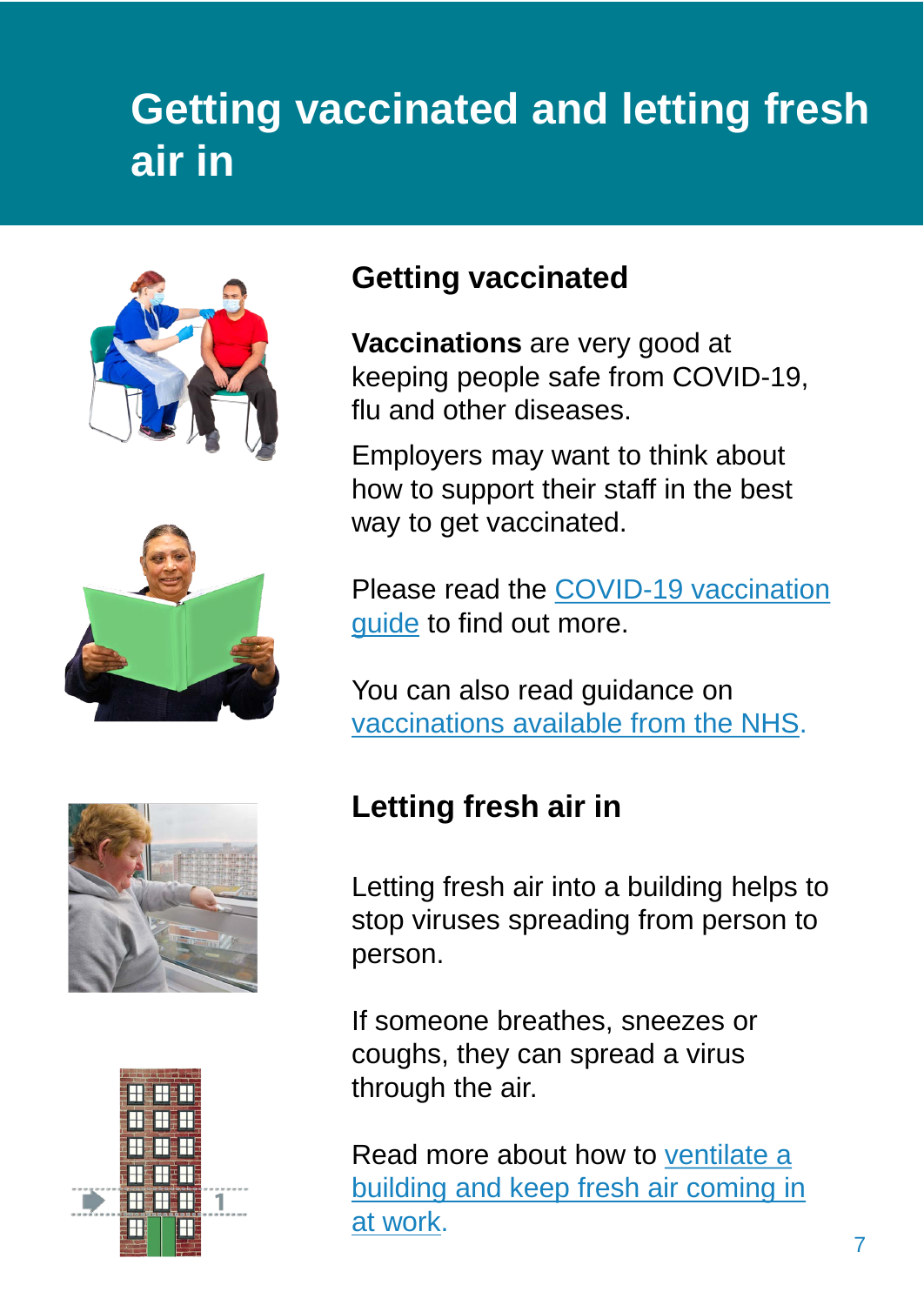# **Keeping the workplace clean**



Keeping the workplace clean helps to stop infections from spreading.

Keep any work surfaces that lots of people use as clean as you can.





For example, in the kitchen or toilet.

You can support staff to keep clean by having:

- cleaning products
- soap and water
- hand sanitiser